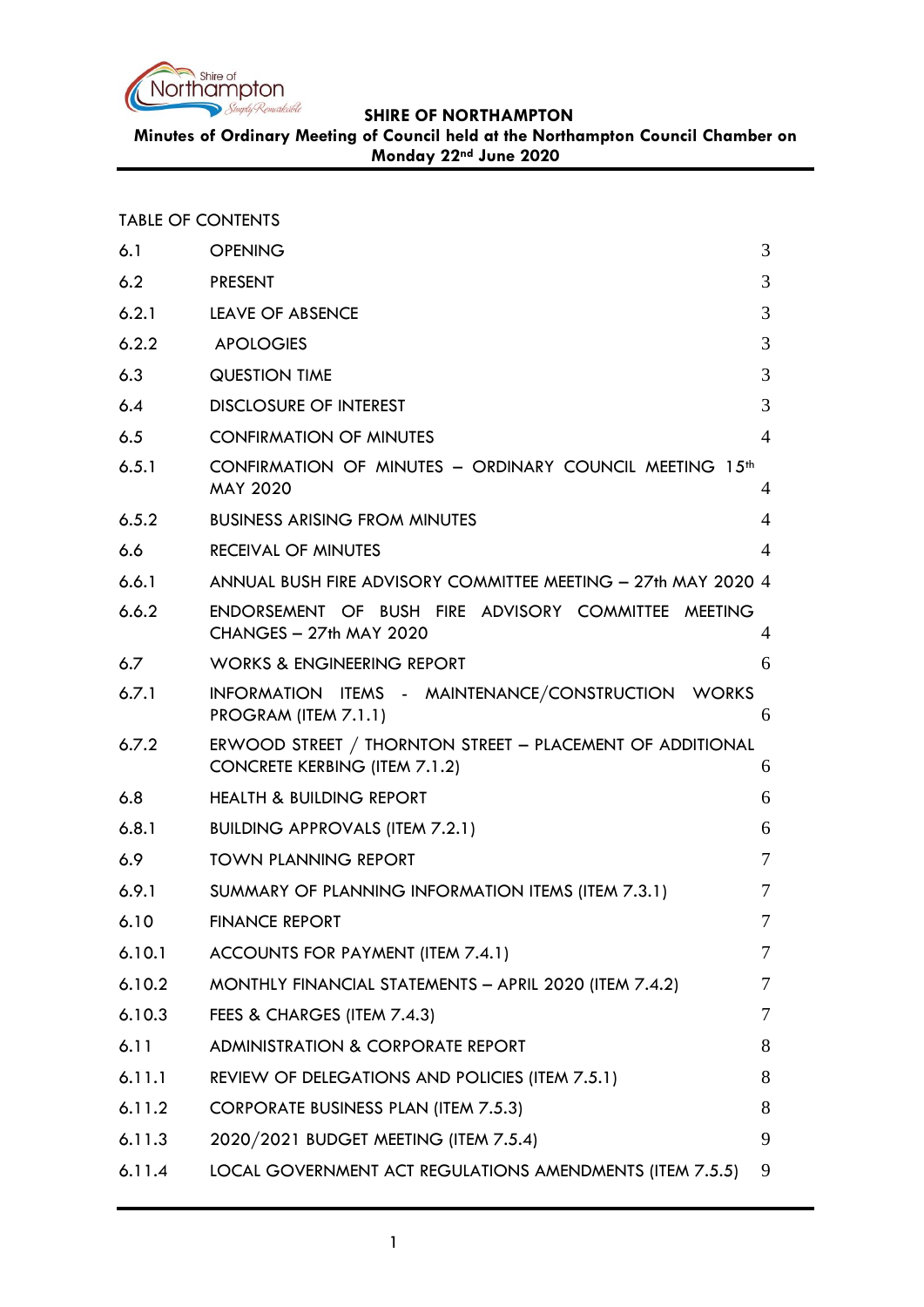

| Minutes of Ordinary Meeting of Council held at the Northampton Council Chamber on<br>Monday 22 <sup>nd</sup> June 2020 |                                                                         |    |  |
|------------------------------------------------------------------------------------------------------------------------|-------------------------------------------------------------------------|----|--|
| 6.11.5                                                                                                                 | NORTHAMPTON BOWLING CLUB - SYNTHETIC GREEN INSTALLATION<br>(ITEM 7.5.6) | 10 |  |
| 6.11.6                                                                                                                 | REFUSE SITE CHARGES (ITEM 7.5.7)                                        | 10 |  |
| 6.11.7                                                                                                                 | LOCAL ROAD & COMMUNITY INFRASTRUCTURE PROGRAMME (ITEM<br>7.5.8          | 10 |  |
| 6.11.8                                                                                                                 | PROPOSED RELINQUISHMENT OF MANAGEMENT ORDER (ITEM 7.5.9)                | 11 |  |
| 6.11.9                                                                                                                 | AFL FIGURES (ITEM 7.5.10)                                               | 11 |  |
| 6.11.10                                                                                                                | REQUEST FOR FINANCIAL ASSISTANCE (ITEM 7.5.11)                          | 11 |  |
| 6.11.11                                                                                                                | APPLICATION TO CLEAR NATIVE VEGETATION (ITEM 7.5.12)                    | 12 |  |
| 6.11.12                                                                                                                | KALBARRI AERODROME GENERATORS (ITEM 7.5.13)                             | 12 |  |
| 6.11.13                                                                                                                | SENIOR STAFF PERFORMANCE REVIEWS (ITEM 7.5.2)                           | 12 |  |
| 6.12                                                                                                                   | PRESIDENT'S REPORT                                                      | 13 |  |
| 6.13                                                                                                                   | DEPUTY PRESIDENT'S REPORT                                               | 13 |  |
| 6.14                                                                                                                   | <b>COUNCILLORS' REPORTS</b>                                             | 14 |  |
| 6.14.1                                                                                                                 | <b>CR SUDLOW</b>                                                        | 14 |  |
| 6.14.2                                                                                                                 | <b>CR PIKE</b>                                                          | 14 |  |
| 6.14.3                                                                                                                 | <b>CR STEWART</b>                                                       | 14 |  |
| 6.14.4                                                                                                                 | <b>CR HAY</b>                                                           | 14 |  |
| 6.14.5                                                                                                                 | <b>CR SMITH</b>                                                         | 15 |  |
| 6.15                                                                                                                   | <b>NEW ITEMS OF BUSINESS</b>                                            | 15 |  |
| 6.16                                                                                                                   | NEXT MEETING OF COUNCIL                                                 | 15 |  |
| 6.17                                                                                                                   | <b>CLOSURE</b>                                                          | 15 |  |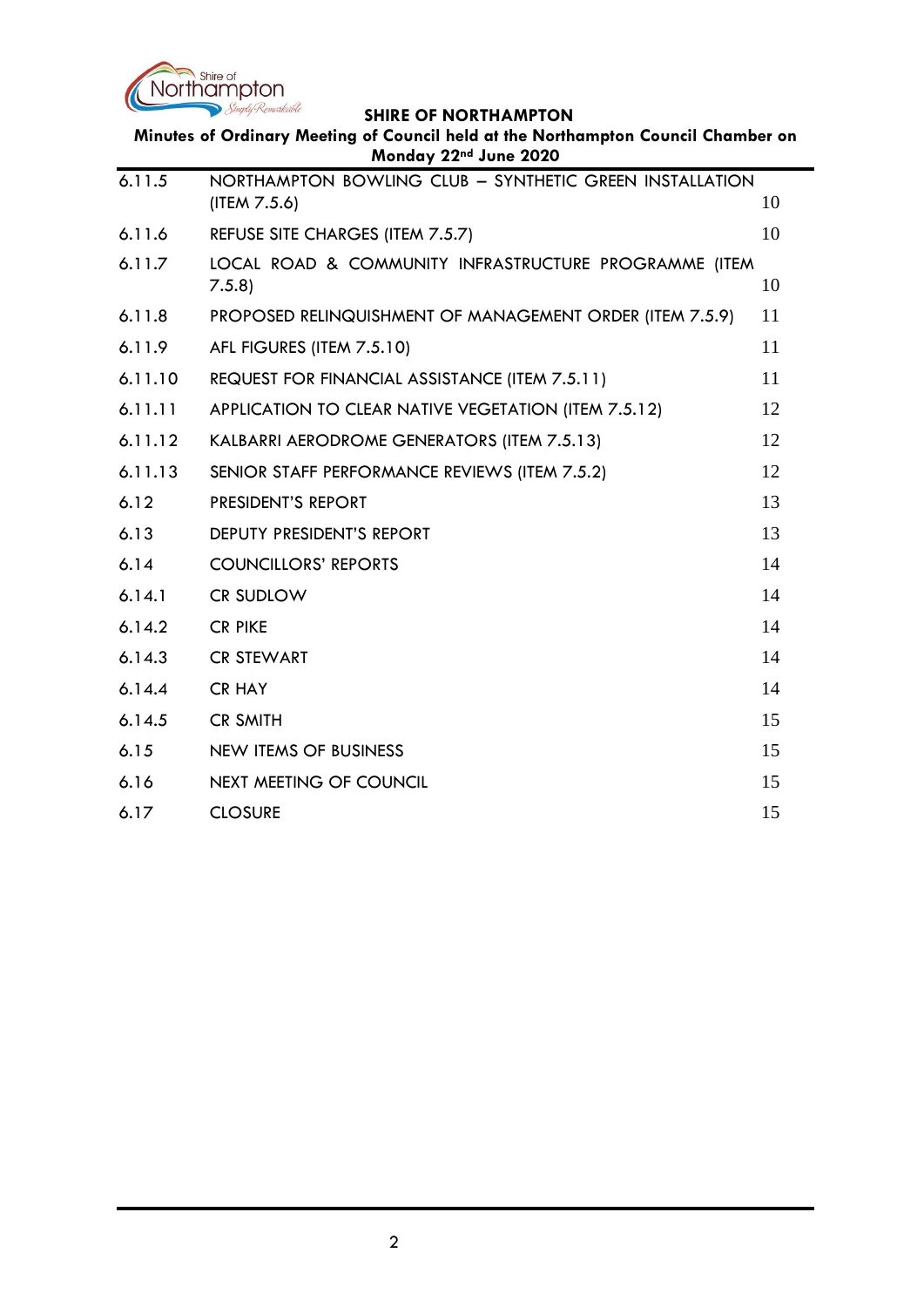

**Minutes of Ordinary Meeting of Council held at the Northampton Council Chamber on Monday 22nd June 2020**

### <span id="page-2-0"></span>**6.1 OPENING**

The Deputy President thanked all Councillors, staff and gallery present for their attendance and declared the meeting open at 1.00pm

# <span id="page-2-1"></span>**6.2 PRESENT**

| Cr C Simkin        | President                      | Northampton Ward |
|--------------------|--------------------------------|------------------|
| Cr S Krakouer      | Deputy President               | Kalbarri Ward    |
| Cr R Suckling      |                                | Northampton Ward |
| Cr T Hay           |                                | Northampton Ward |
| Cr S Smith         |                                | Kalbarri Ward    |
| Cr P Stewart       |                                | Kalbarri Ward    |
| Cr D Pike          |                                | Kalbarri Ward    |
| Cr L Sudlow        |                                | Northampton Ward |
| Cr S Stock-Standen |                                | Northampton Ward |
| Mr Garry Keeffe    | <b>Chief Executive Officer</b> |                  |
| Mr Grant Middleton | Deputy Chief Executive Officer |                  |
| Mrs Michelle Allen | <b>Planning Officer</b>        |                  |

# <span id="page-2-2"></span>6.2.1 LEAVE OF ABSENCE

Nil

# <span id="page-2-3"></span>6.2.2 APOLOGIES

Nil

# <span id="page-2-4"></span>**6.3 QUESTION TIME**

Nil

# <span id="page-2-5"></span>**6.4 DISCLOSURE OF INTEREST**

Cr STOCK-STANDEN declared a financial interest in item 7.5.12 as she is employed by the applicant and may incur a financial gain or loss from the decision of Council.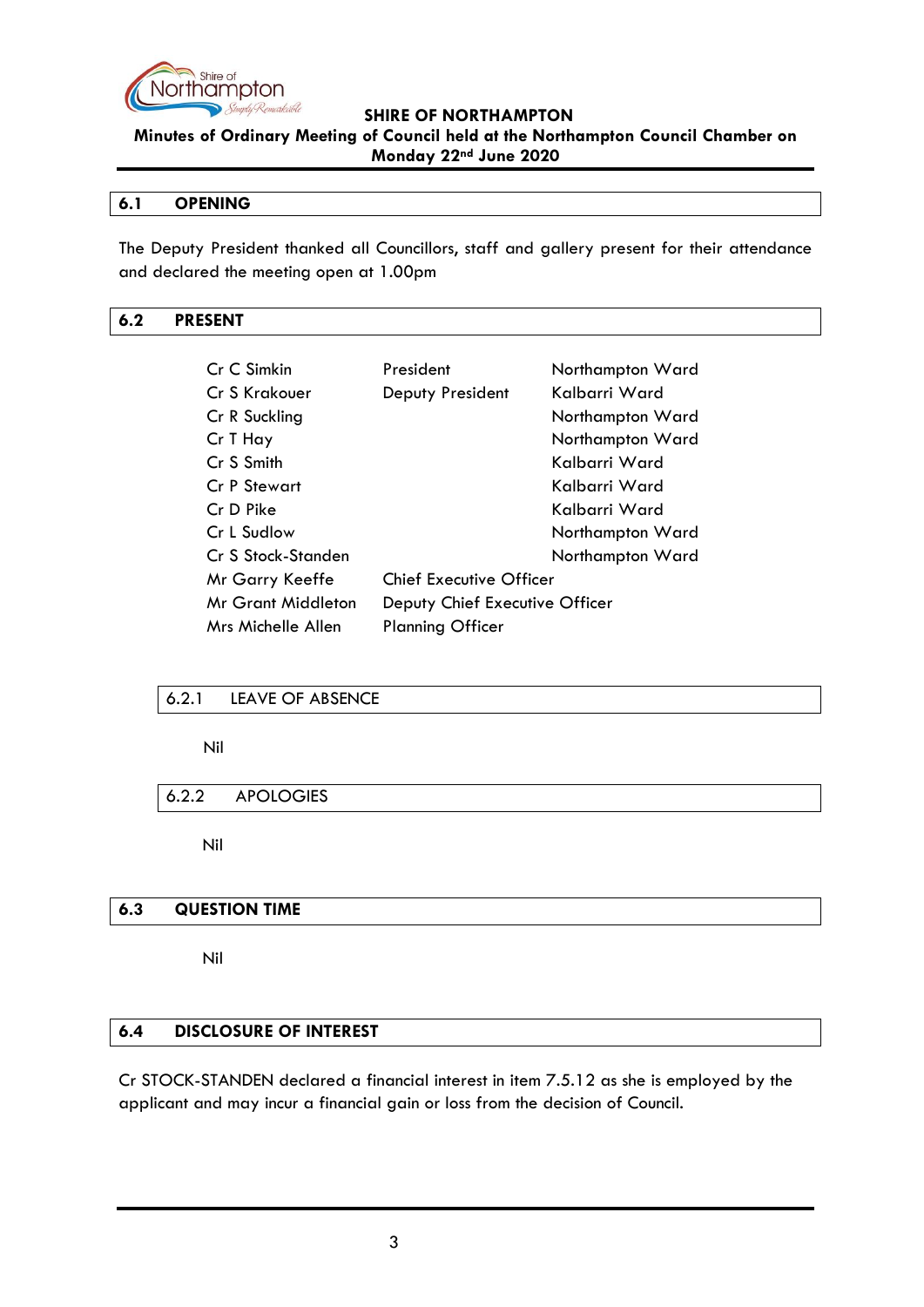

**Minutes of Ordinary Meeting of Council held at the Northampton Council Chamber on Monday 22nd June 2020**

# <span id="page-3-1"></span><span id="page-3-0"></span>**6.5 CONFIRMATION OF MINUTES**

6.5.1 CONFIRMATION OF MINUTES - ORDINARY COUNCIL MEETING 15<sup>th</sup> MAY 2020

Moved Cr STOCK-STANDEN, seconded Cr SUDLOW

That the minutes of the Ordinary Meeting of Council held on the 15th May 2020 be confirmed as a true and correct record.

CARRIED 9/0

<span id="page-3-2"></span>6.5.2 BUSINESS ARISING FROM MINUTES

Nil

### <span id="page-3-4"></span><span id="page-3-3"></span>**6.6 RECEIVAL OF MINUTES**

# 6.6.1 ANNUAL BUSH FIRE ADVISORY COMMITTEE MEETING – 27th MAY 2020

Moved Cr HAY, seconded Cr SUDLOW

That the minutes of the Bush Fire Advisory Committee held on the 27<sup>th</sup> May 2020 be received.

CARRIED 9/0

<span id="page-3-5"></span>6.6.2 ENDORSEMENT OF BUSH FIRE ADVISORY COMMITTEE MEETING CHANGES – 27th MAY 2020

Moved Cr SUDLOW, seconded Cr SUCKLING

That the following changes be adopted for 2020/2021 as recommended by the Bush Fire Advisory Committee: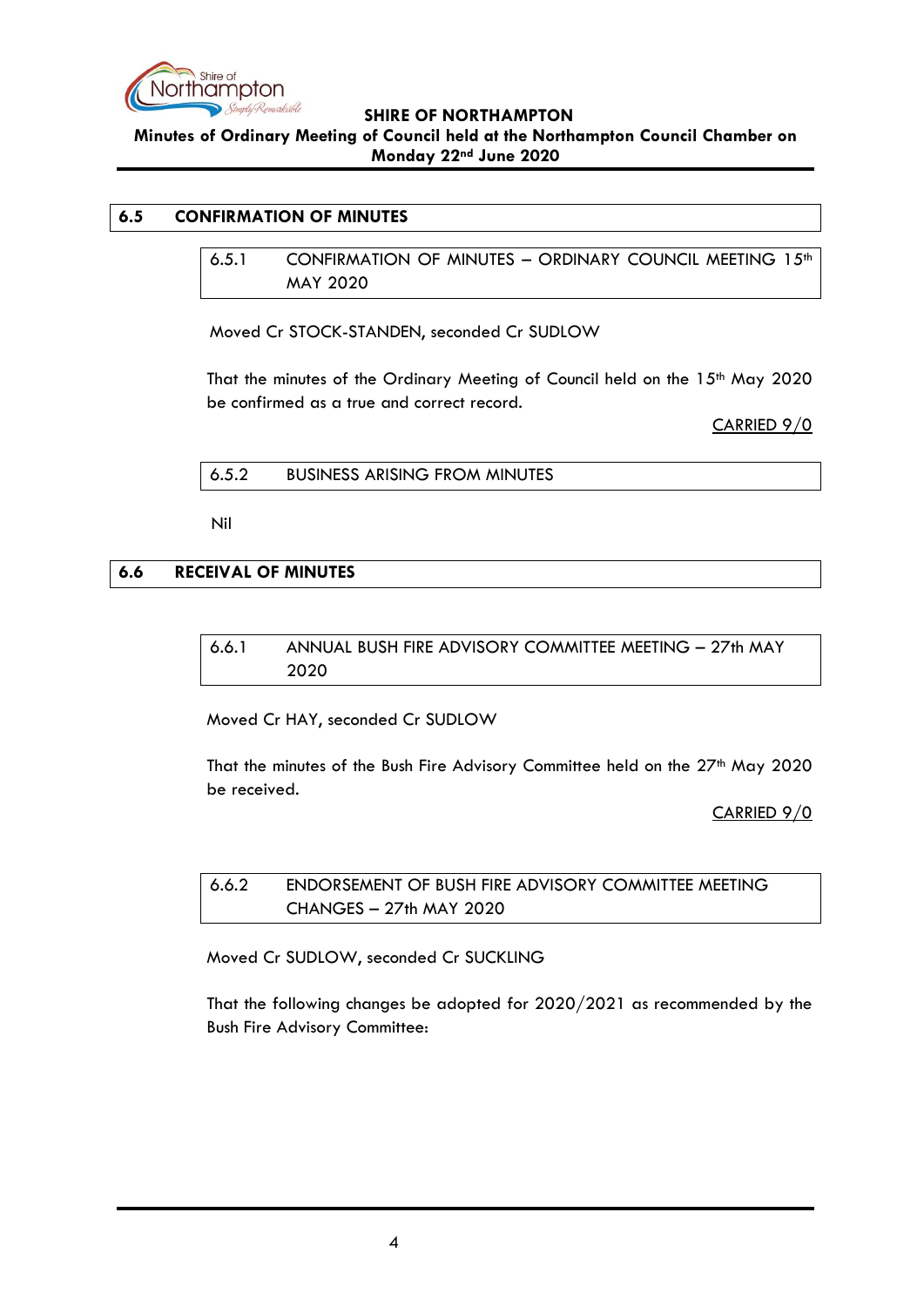

**Minutes of Ordinary Meeting of Council held at the Northampton Council Chamber on Monday 22nd June 2020**

1. Implement the following restricted and prohibited burning times:

| <b>Restricted Period</b>  | $1/09/2020 - 14/10/2020$  |
|---------------------------|---------------------------|
| <b>Prohibited Burning</b> | $15/10/2020 - 14/02/2021$ |
| <b>Restricted Burning</b> | $15/02/2021 - 7/04/2021$  |

2. Appoint the following Chief Bush Fire Control Officer and Deputy Bush Fire Control Officers:

> Mr Rob McKenzie as Chief Bush Fire Control Officer Mr Len Simmons as Deputy Chief Bush Fire Control Officer – North Mr Scott Bridgeman as Deputy Chief Bush Fire Control Officer – South

3. Appoint the following Fire Control Officers:

Rob McKenzie - Chief Bush Fire Control Officer/Captain Isseka BFB Len Simmons - Deputy Chief Bush Fire Control Officer/Lieutenant Kalbarri VFRS Scott Bridgeman - Deputy Chief Bush Fire Control Officer/Captain – Sandy Gully/Alma BFB Dean (Greg) Teakle - Captain - Northampton VFRS Stan Sutherland - Lieutenant - Kalbarri VFRS Greg Poett - Captain - Port Gregory/Yallabatharra BFB Lindsay Rowe - Captain - Horrocks BFB Matt Johnson - Captain – Ogilvie BFB Kyle Carson - Captain - Ajana/Binnu BFB Todd Henville - Lieutenant - Ajana/Binnu BFB Glen Reynolds - Lieutenant - Ajana/Binnu BFB Damian Harris - Lieutenant - Ajana/Binnu BFB Jerome Drew – Admin Officer - Ajana/Binnu BFB

4. Appoint the following Permit Issuing Officers:

Garry Keeffe – Chief Executive Officer Grant Middleton - Deputy CEO Rob McKenzie - Chief Bush Fire Control Officer/Captain Isseka BFB Ric Davey – Kalbarri Ranger Len Simmons - Deputy Chief Bush Fire Control Officer/Lieutenant Kalbarri VFRS Scott Bridgeman - Deputy Chief Bush Fire Control Officer/Captain – Sandy Gully/Alma BFB Dean (Greg) Teakle - Captain - Northampton VFRS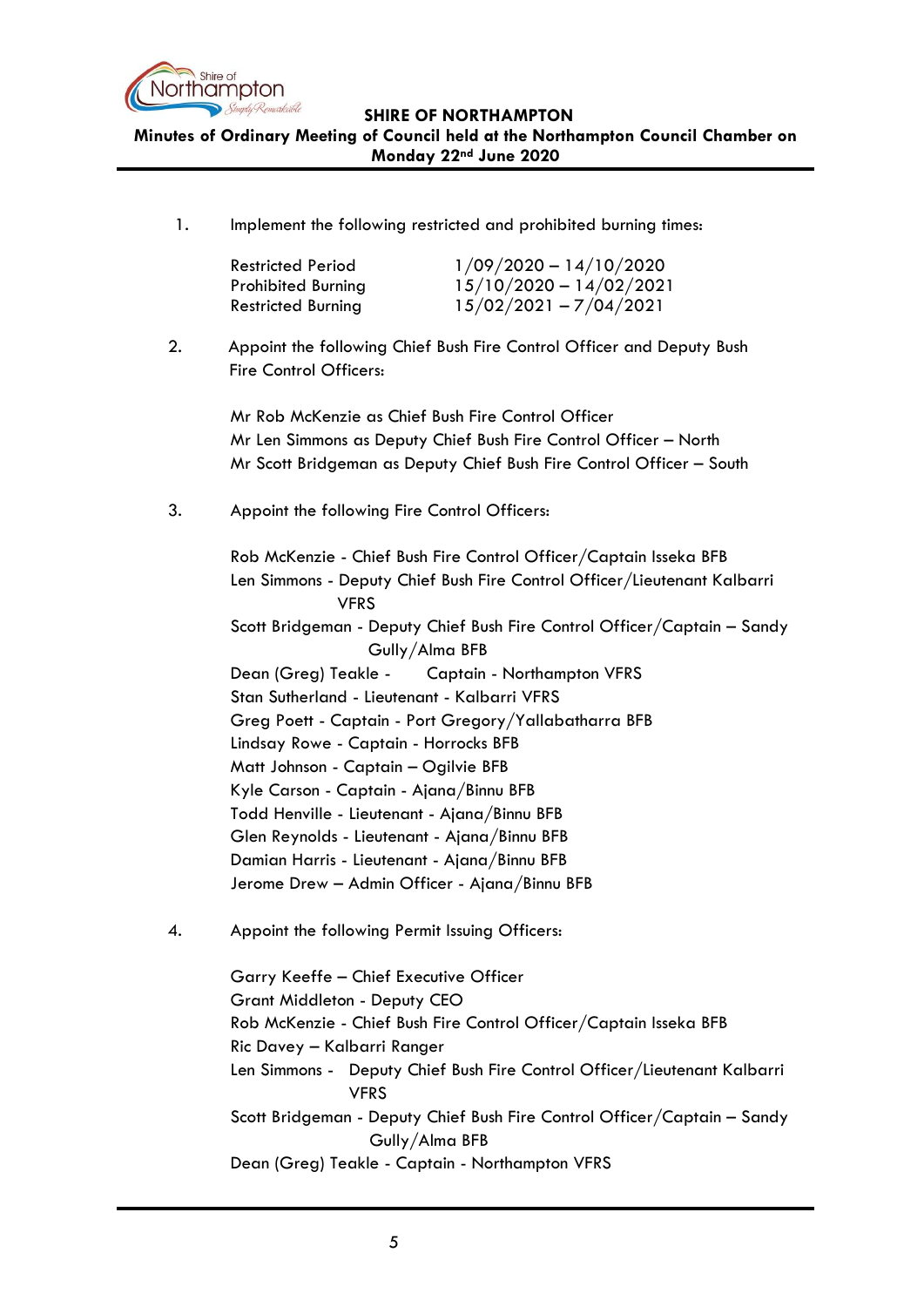

**Minutes of Ordinary Meeting of Council held at the Northampton Council Chamber on Monday 22nd June 2020**

> Stan Sutherland - Lieutenant - Kalbarri VFRS Greg Poett - Captain - Port Gregory/Yallabatharra BFB Lindsay Rowe - Captain - Horrocks BFB Matt Johnson - Captain – Ogilvie BFB Kyle Carson - Captain - Ajana/Binnu BFB Todd Henville - Lieutenant - Ajana/Binnu BFB Damian Harris - Lieutenant - Ajana/Binnu BFB

> > CARRIED 9/0

# <span id="page-5-1"></span><span id="page-5-0"></span>**6.7 WORKS & ENGINEERING REPORT**

6.7.1 INFORMATION ITEMS - MAINTENANCE/CONSTRUCTION WORKS PROGRAM (ITEM 7.1.1)

Noted

<span id="page-5-2"></span>

|  |  | 6.7.2 ERWOOD STREET / THORNTON STREET - PLACEMENT OF |  |  |
|--|--|------------------------------------------------------|--|--|
|  |  | ADDITIONAL CONCRETE KERBING (ITEM 7.1.2)             |  |  |

Moved Cr STOCK-STANDEN, seconded Cr HAY

That Council approve the works to install concrete kerbing and associated works to the eastern side of Thornton Street, as discussed with local adjoining residents and in accordance with the attached report. Works to the value of \$4,811 be authorised as approved expenditure within the Municipal Road Maintenance (Schedule 12) 2020/2021 budget.

# CARRIED BY AN ABSOLUTE MAJORITY 9/0

# <span id="page-5-3"></span>**6.8 HEALTH & BUILDING REPORT**

#### <span id="page-5-4"></span>6.8.1 BUILDING APPROVALS (ITEM 7.2.1)

Noted.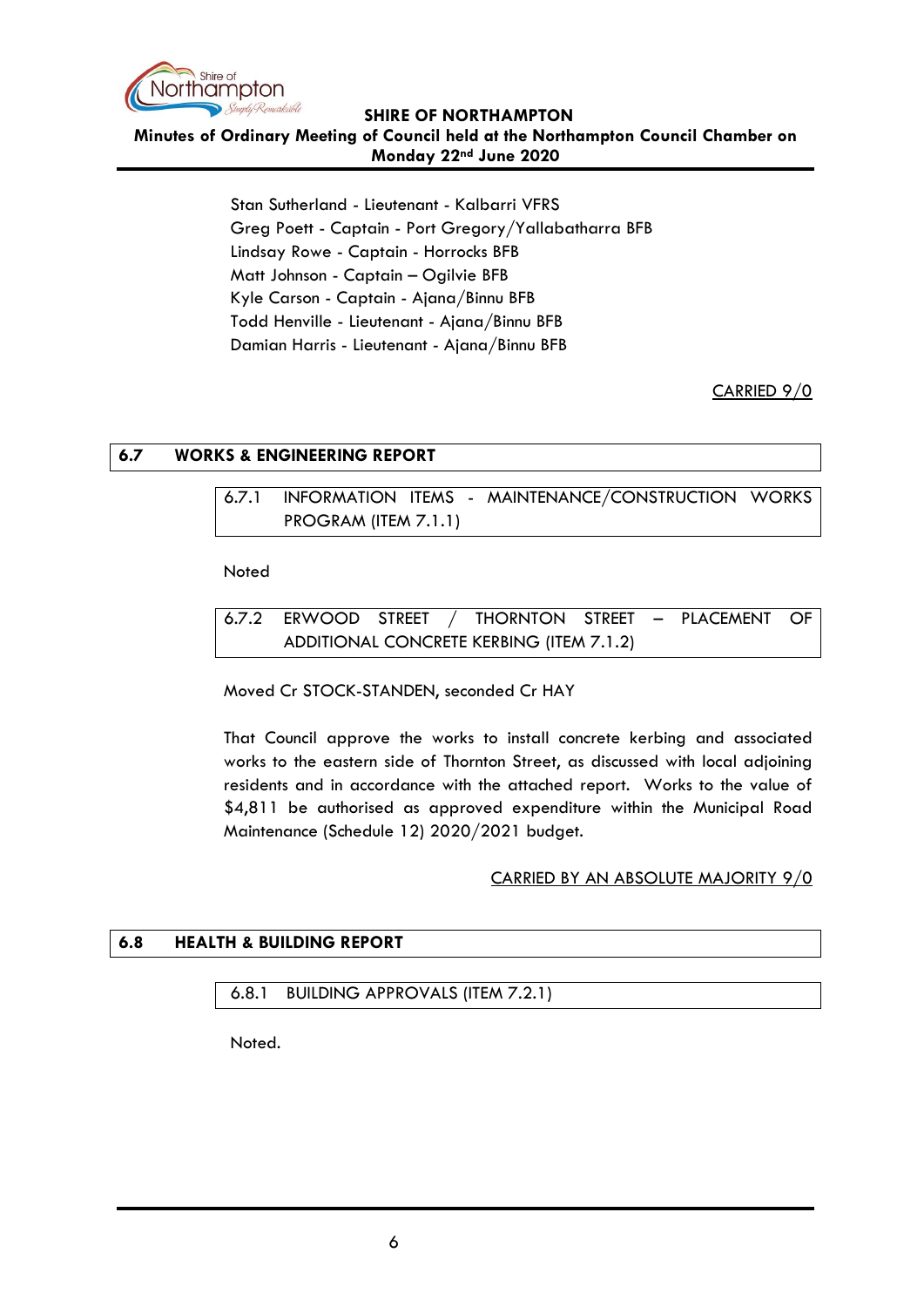

**Minutes of Ordinary Meeting of Council held at the Northampton Council Chamber on Monday 22nd June 2020**

### <span id="page-6-1"></span><span id="page-6-0"></span>**6.9 TOWN PLANNING REPORT**

6.9.1 SUMMARY OF PLANNING INFORMATION ITEMS (ITEM 7.3.1)

Noted

### <span id="page-6-3"></span><span id="page-6-2"></span>**6.10 FINANCE REPORT**

### 6.10.1 ACCOUNTS FOR PAYMENT (ITEM 7.4.1)

Moved Cr STOCK-STANDEN, seconded Cr SUCKLING

That Municipal Fund Cheques 21898 to 21913 inclusive totalling \$40,879.32, Municipal EFT payments numbered EFT20724 to EFT20824 inclusive totalling \$450,063.15, Trust Fund Cheques 2515 to 2518, totalling \$611.33, Direct Debit payments numbered GJ1111 to GJ1117 inclusive totalling \$214,946.58 be passed for payment and the items therein be declared authorised expenditure.

# CARRIED BY AN ABSOLUTE MAJORITY 9/0

# <span id="page-6-4"></span>6.10.2 MONTHLY FINANCIAL STATEMENTS – APRIL 2020 (ITEM 7.4.2)

Moved Cr KRAKOUER, seconded Cr STEWART

That Council adopts the Monthly Financial Report for the period ending 31st May 2020.

CARRIED 9/0

# <span id="page-6-5"></span>6.10.3 FEES & CHARGES (ITEM 7.4.3)

Moved Cr SMITH, seconded Cr STEWART

- 1. That Council review and adopts the Schedule of Fees and Charges for the 2020/2021 financial year, as presented.
- 2. That Council adopts the minimum rate on rateable Gross Rental Value and Unimproved Value properties be set at \$565.00 per assessment for the 2020/2021 Financial Year.

CARRIED 9/0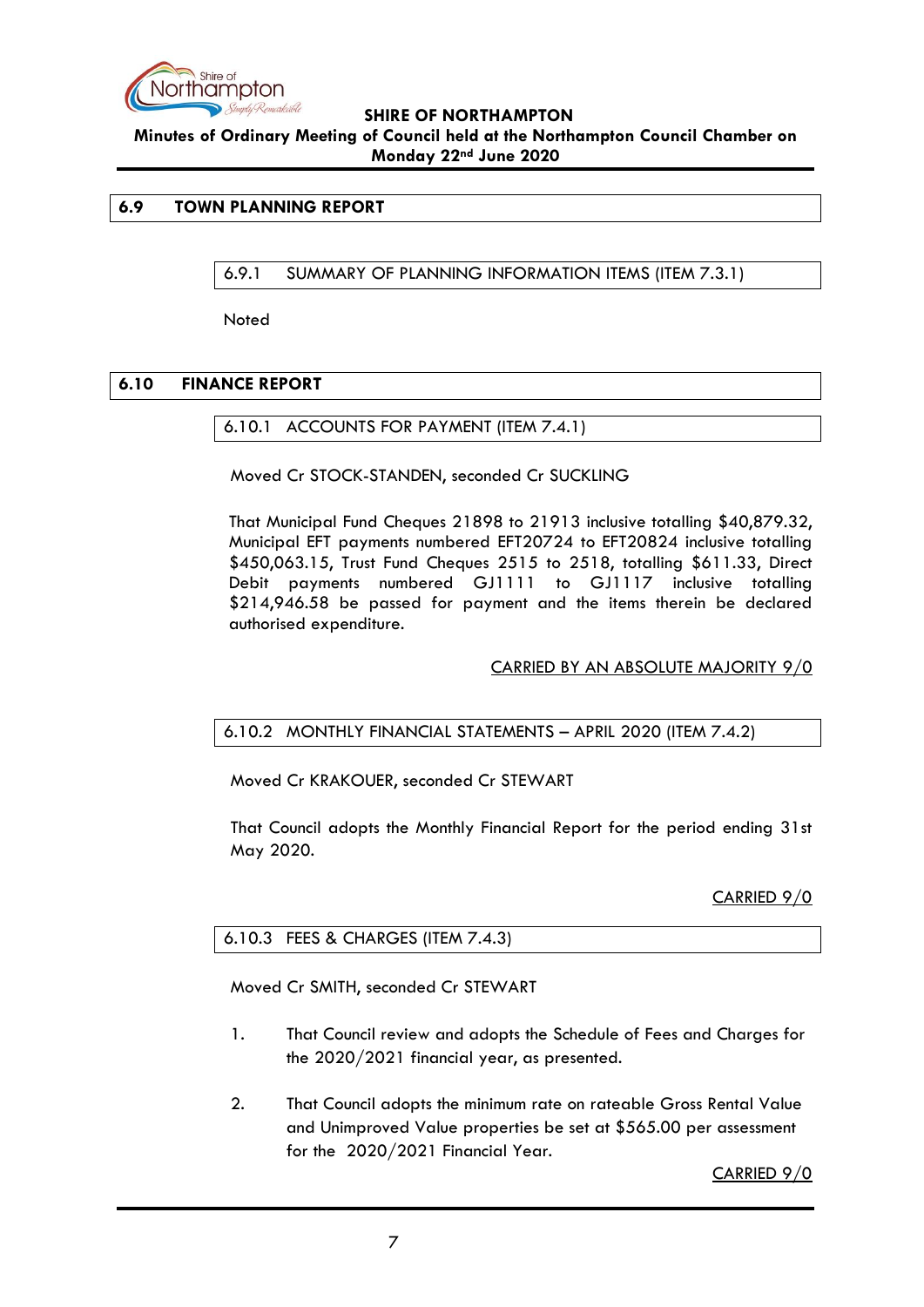

**Minutes of Ordinary Meeting of Council held at the Northampton Council Chamber on Monday 22nd June 2020**

### <span id="page-7-1"></span><span id="page-7-0"></span>**6.11 ADMINISTRATION & CORPORATE REPORT**

### 6.11.1 REVIEW OF DELEGATIONS AND POLICIES (ITEM 7.5.1)

Moved Cr KRAKOUER, seconded Cr SUCKLING

That Council:

1. Amend Policy 10.2 – Community bus by re-wording the paragraph:

*Where the community bus is to be hired by seniors' groups based in Kalbarri, then the cost to transport the bus to and from Kalbarri to allow commencement of the bus use, to be at the cost of the Council.* 

to read:

*Where both community buses are to be hired by seniors or school/youth groups based in either towns of the Shire, then the cost to transport a community bus to and from that town from its normal base to allow commencement of the bus use, to be at the cost of the Council.* 

- 2. Adopt the "Attendance at Events Policy' as presented.
- 3. Adopt the 'Information Technology Usage Policy' as presented.
- 4. Adopt the 'Financial Hardship Policy' as presented.

# CARRIED 9/0

# <span id="page-7-2"></span>6.11.2 CORPORATE BUSINESS PLAN (ITEM 7.5.3)

Moved Cr STEWART, seconded Cr SUCKLING

That Council:

1. Not include the reconstruction of the old asphalt pathway along the direct northern side of Grey Street, Kalbarri as part of the parallel parking project proposed within the 2020/21 Road Works Projects Program.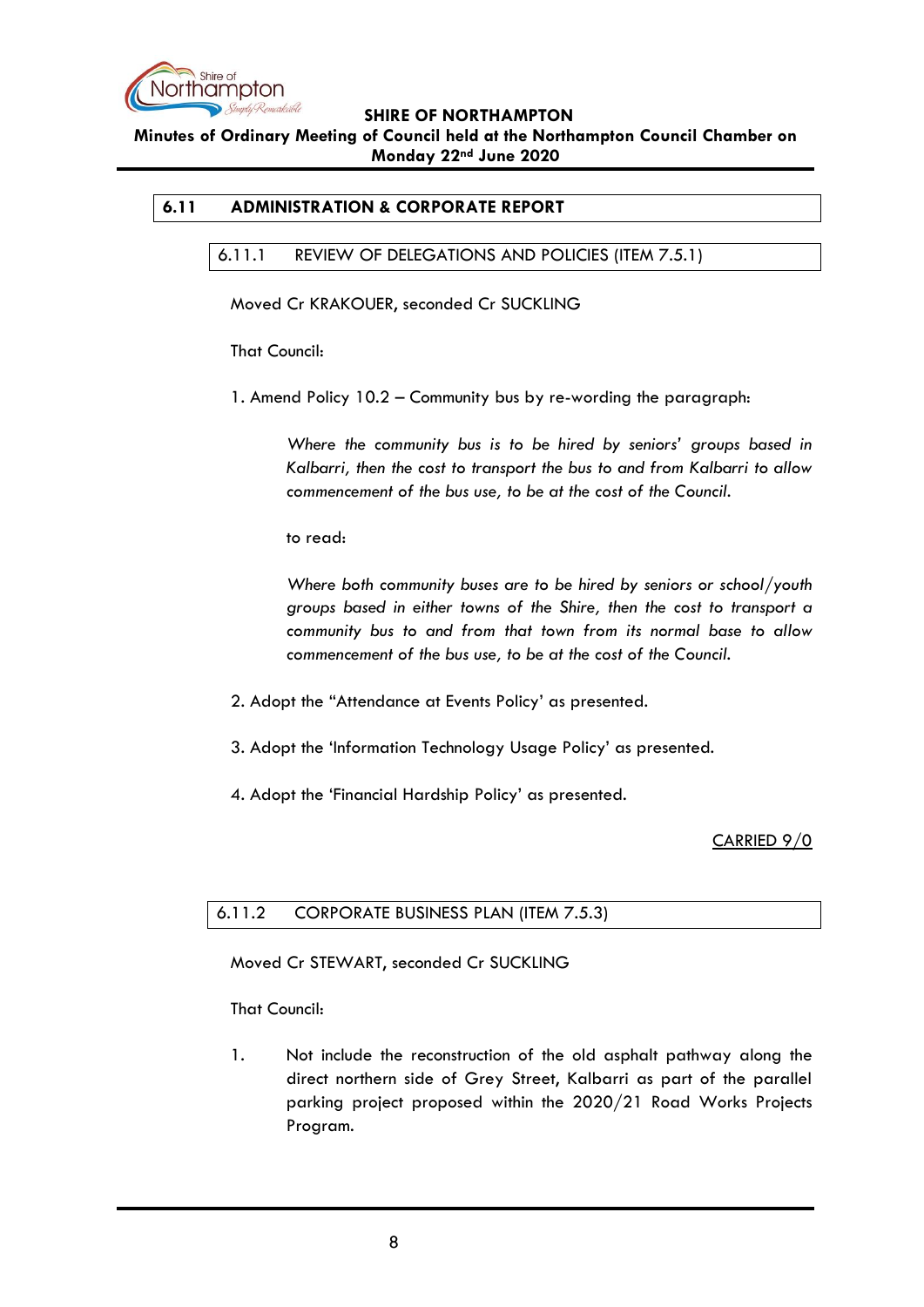

**Minutes of Ordinary Meeting of Council held at the Northampton Council Chamber on Monday 22nd June 2020**

> 2. Adopts the revised Corporate Business Plan undertaken 15 May 2020, including the revised road works projects program as presented in its entirety at the 22 June 2020 Council meeting including the amendment as per recommendation 1.

> > CARRIED 9/0

# <span id="page-8-0"></span>6.11.3 2020/2021 BUDGET MEETING (ITEM 7.5.4)

Moved Cr SMITH, seconded Cr SUDLOW

That Council holds a Special Meeting of Council to consider the 2020/2021 Budget on Wednesday 29th July 2020, commencing at 2.00pm at the Northampton Council Chambers.

CARRIED 9/0

<span id="page-8-1"></span>6.11.4 LOCAL GOVERNMENT ACT REGULATIONS AMENDMENTS (ITEM 7.5.5)

Moved Cr SUCKLING, seconded Cr PIKE

That Council:

- 1. Objects to the CEO's remuneration package being publicised and that the status quo of the number of employees that receive a remuneration package of \$100,000 or more in \$10,000 blocks be retained due to the social impact it could have on a CEO in small rural towns.
- 2. Questions the need for the publication of who has lodged a Primary and Annual Returns for elected members and designated employees when it is a leaislative requirement to undertake such returns which are available for public inspection.
- 3. Does not support the publication of diversity data for elected members as this has no relevance in smaller local governments and all such information is available on the nomination form of each candidate which is available for public inspection.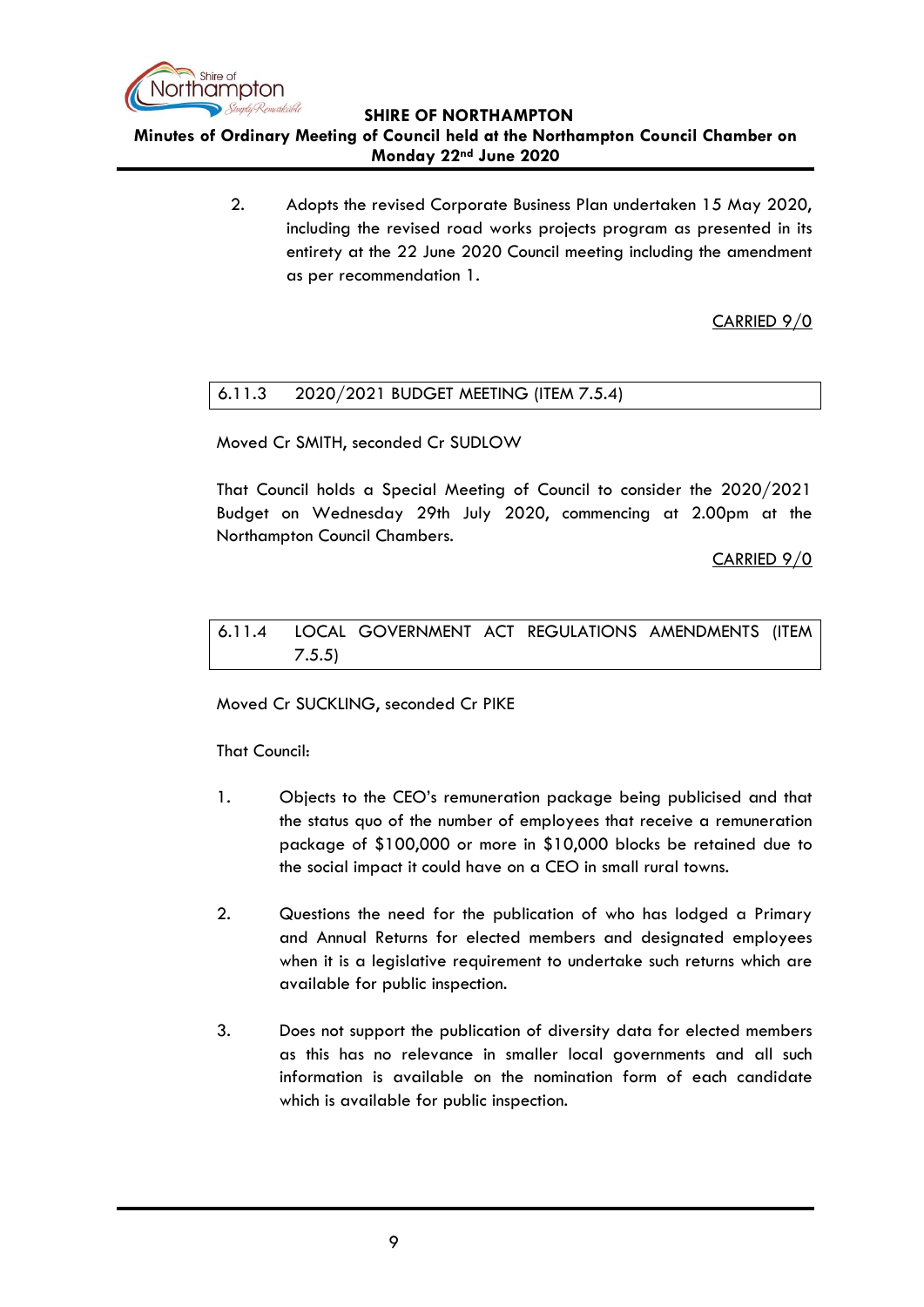

**Minutes of Ordinary Meeting of Council held at the Northampton Council Chamber on Monday 22nd June 2020**

> 4. Objects to the need for the publication of the type and value of fees, expenses and allowances paid to each Council member, President and Deputy President as this information is publicly available within the budget and annual financial reports.

> > CARRIED 9/0

# <span id="page-9-0"></span>6.11.5 NORTHAMPTON BOWLING CLUB – SYNTHETIC GREEN INSTALLATION (ITEM 7.5.6)

Moved Cr STOCK-STANDEN, seconded Cr SUDLOW

That Council consider the installation of synthetic green at the Northampton Bowling Club to be priority number one for Community Sport and Recreational Facility Grant and commit \$117,133 towards the project.

CARRIED 9/0

# <span id="page-9-1"></span>6.11.6 REFUSE SITE CHARGES (ITEM 7.5.7)

Moved Cr SMITH, seconded Cr SUCKLING

That Council recommence refuse site charges for disposal of materials as of 1 July 2020.

CARRIED 9/0

<span id="page-9-2"></span>6.11.7 LOCAL ROAD & COMMUNITY INFRASTRUCTURE PROGRAMME (ITEM 7.5.8)

Cr PIKE, seconded Cr STEWART

That Council defer this matter for consideration to the 17 July 2020 Council meeting.

CARRIED 9/0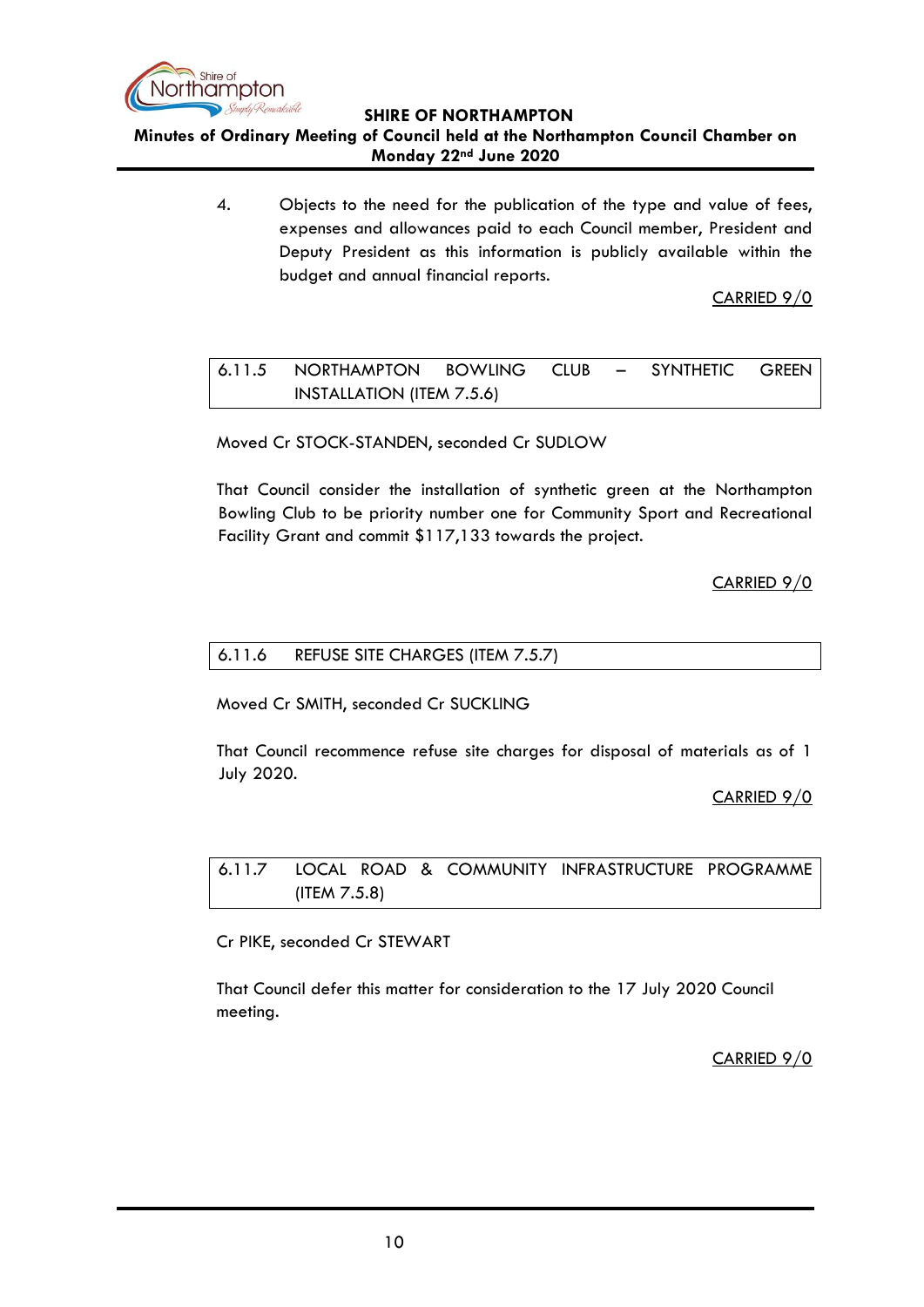

# <span id="page-10-0"></span>**Minutes of Ordinary Meeting of Council held at the Northampton Council Chamber on Monday 22nd June 2020**

6.11.8 PROPOSED RELINQUISHMENT OF MANAGEMENT ORDER (ITEM 7.5.9)

Moved Cr STOCK-STANDEN, seconded Cr SUDLOW

That Council advise the Department of Planning, Lands and Heritage that it wishes to cancel the Management Order drawn in its favour for Crown Reserves 7671, being Lot 11448 and Crown Reserve 263, being Lot 12287, Drage Street, Northampton.

# CARRIED 9/0

# <span id="page-10-1"></span>6.11.9 AFL FIGURES (ITEM 7.5.10)

Moved Cr SIMKIN, seconded Cr SUDLOW

That Council endorses the location of the AFL figures/statues on the extremity of the Northampton Lions Park carpark and on the north side of Essex Street in front of the RSL Hall and request the Northampton Tourist Association that both locations to have AFL figures located at them to encourage visitors to traverse through the central business district area whilst visiting the two AFL statue sites.

# CARRIED 8/1

Cr SUCKLING wished for her name to be recorded as voting against the motion.

# <span id="page-10-2"></span>6.11.10 REQUEST FOR FINANCIAL ASSISTANCE (ITEM 7.5.11)

Moved Cr KRAKOUER, seconded Cr STEWART

That Council approves the request from the Northampton Arts and Crafts Group to pay the electricity costs associated with their use of the Northampton Roads Board Office building at Lot 31 (No. 201) Hampton Road, Northampton.

CARRIED 9/0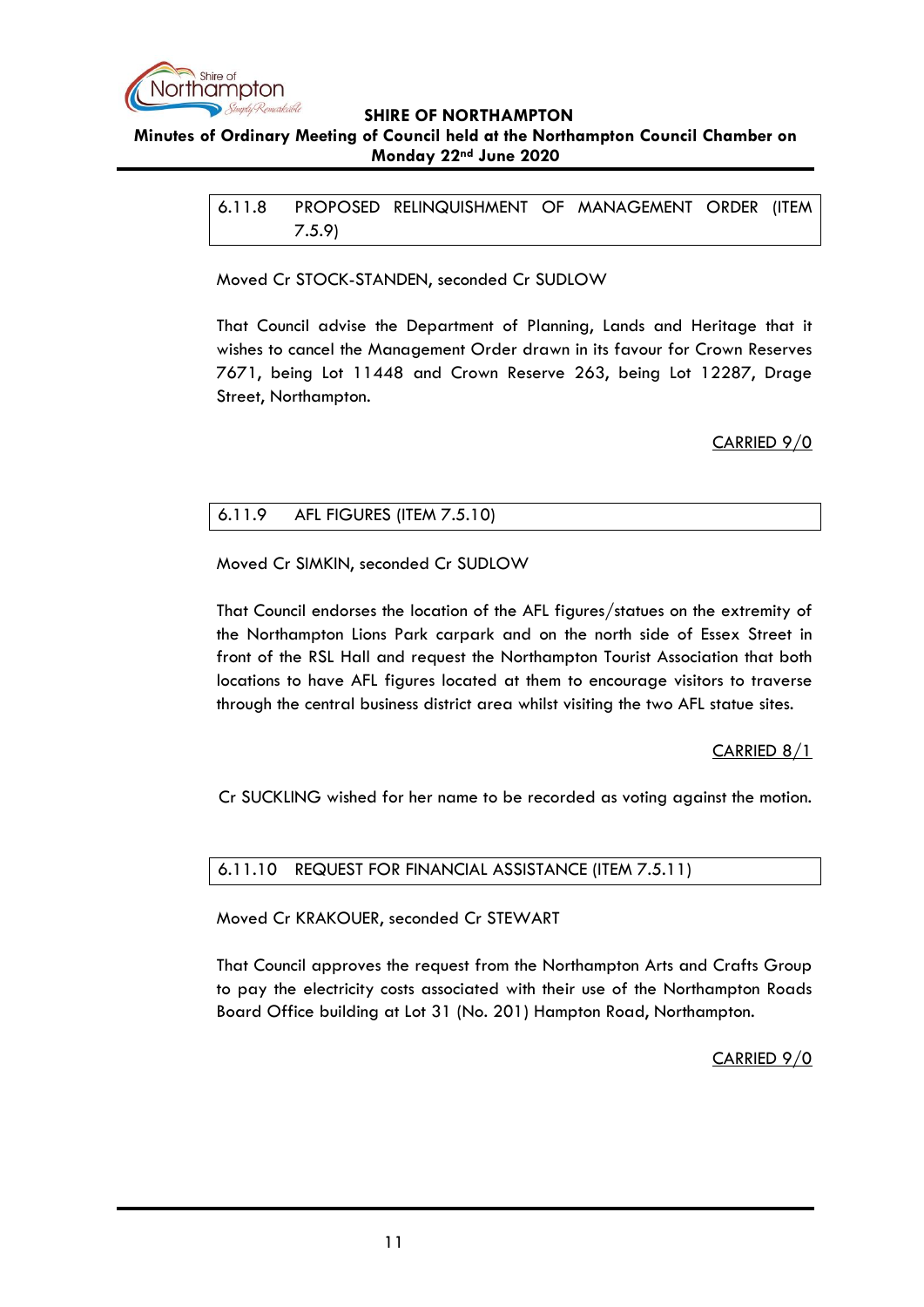

# <span id="page-11-0"></span>**Minutes of Ordinary Meeting of Council held at the Northampton Council Chamber on Monday 22nd June 2020**

### 6.11.11 APPLICATION TO CLEAR NATIVE VEGETATION (ITEM 7.5.12)

Cr STOCK-STANDEN declared a financial interest in this item as she is employed by the applicant and may incur a financial gain or loss from the decision of Council. Cr STOCK-STANDEN left the meeting at 2.29pm

Moved Cr HAY, seconded Cr STEWART

That Council advise Department of Mines, Industry Regulation and Safety that it has no objection to the application to clear native vegetation from the GMA Garnet Pty Ltd site but provides comment that dust suppression measures should be enforced to address potential dust issues for traffic on George Grey Drive and Port Gregory and that rehabilitation of new mine areas be undertaken in a timely manner to also prevent dust emissions.

CARRIED 9/0

Cr STOCK-STANDEN returned to meeting at 2.35pm.

# <span id="page-11-1"></span>6.11.12 KALBARRI AERODROME GENERATORS (ITEM 7.5.13)

Moved Cr STEWART, seconded Cr PIKE

That Council approve the replacement of the two generators located at the Kalbarri Aerodrome with Able Sales 22kva 3 phase diesel generators at a total estimated cost of \$22,500 and this be declared authorised expenditure.

# CARRIED BY AN ABSOLUTE MAJORITY 9/0

#### <span id="page-11-2"></span>6.11.13 SENIOR STAFF PERFORMANCE REVIEWS (ITEM 7.5.2)

Moved Cr STEWART, seconded Cr PIKE

That Council discuss this item "*in-camera*" at 2.55pm.

#### CARRIED 9/0

Mr Garry Keeffe departed the meeting at 2.56pm.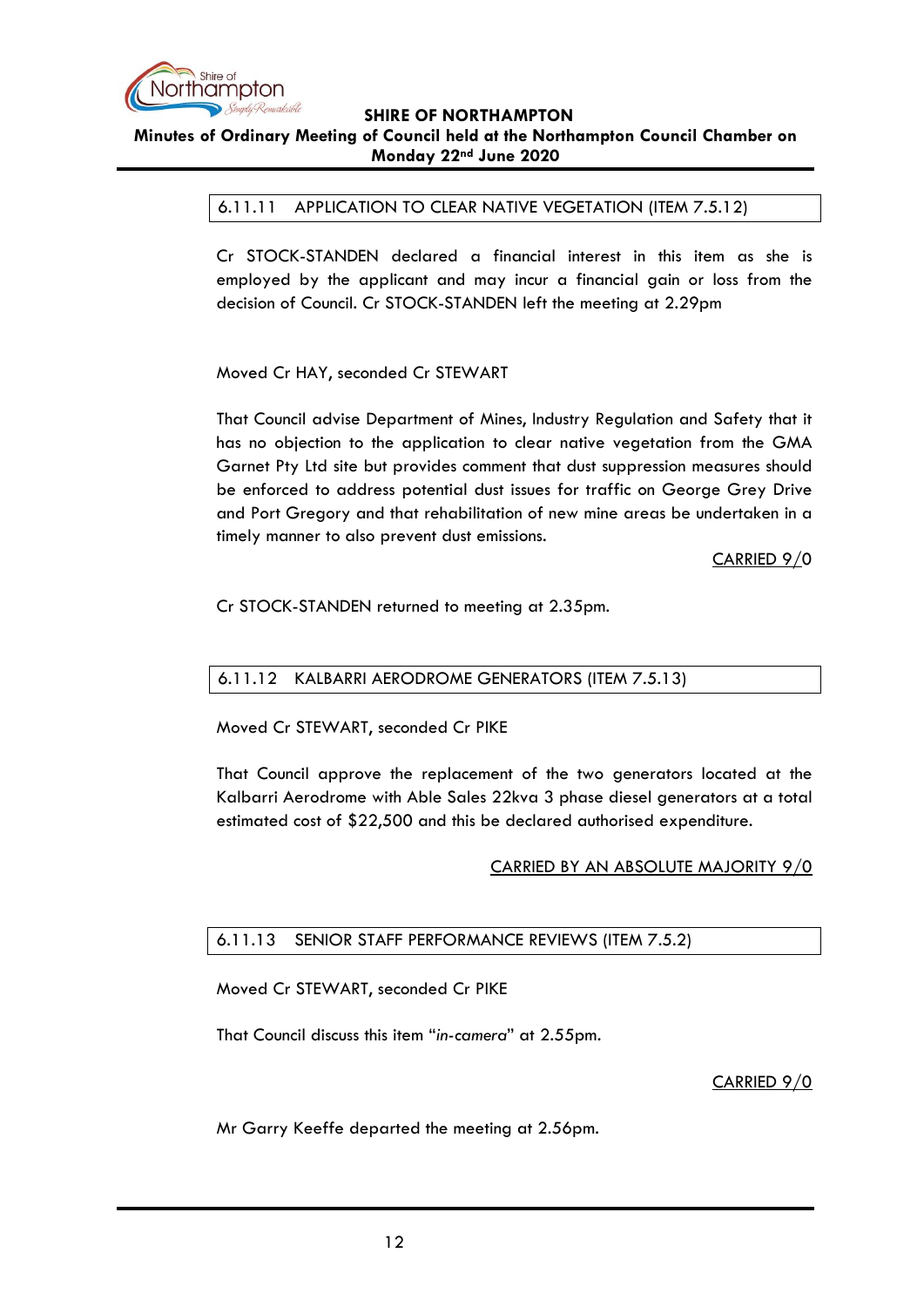

**Minutes of Ordinary Meeting of Council held at the Northampton Council Chamber on Monday 22nd June 2020**

Moved Cr PIKE seconded Cr SUCKLING

That Council continue the meeting "*out of camera"* at 3.06pm

CARRIED 9/0

Mr Garry Keeffe returned to the meeting at 3.08pm.

Moved Cr STOCK-STANDEN, seconded Cr KRAKOUER

That Council:

- 1. Adopt the Performance Review Panel's recommendations for the Deputy Chief Executive Officer and Manager for Works and Technical Services.
- 2. Adopt the Performance Review Panel's recommendation to extend the Building Surveyor's contract until June 2021; and
- 3. Accept the CEO's proposal to install a solar power system to the CEO's residence to a maximum of \$8,000 in lieu of accepting a 2.5% salary increase as at 1 July 2020 and that all future electricity accounts will be the responsibility of the CEO.

CARRIED 9/0

# <span id="page-12-0"></span>**6.12 PRESIDENT'S REPORT**

Since the last Council meeting Cr SIMKIN reported on his attendance at:

12/6/2020 Opening of Kalbarri Skywalk, Kalbarri 15/6/2020 Senior Staff Performance Review Meeting, Northampton

# <span id="page-12-1"></span>**6.13 DEPUTY PRESIDENT'S REPORT**

Since the last Council meeting Cr KRAKOUER reported on his attendance at:

12/6/2020 Opening of Kalbarri Skywalk, Kalbarri 15/6/2020 Senior Staff Performance Review Meeting, Northampton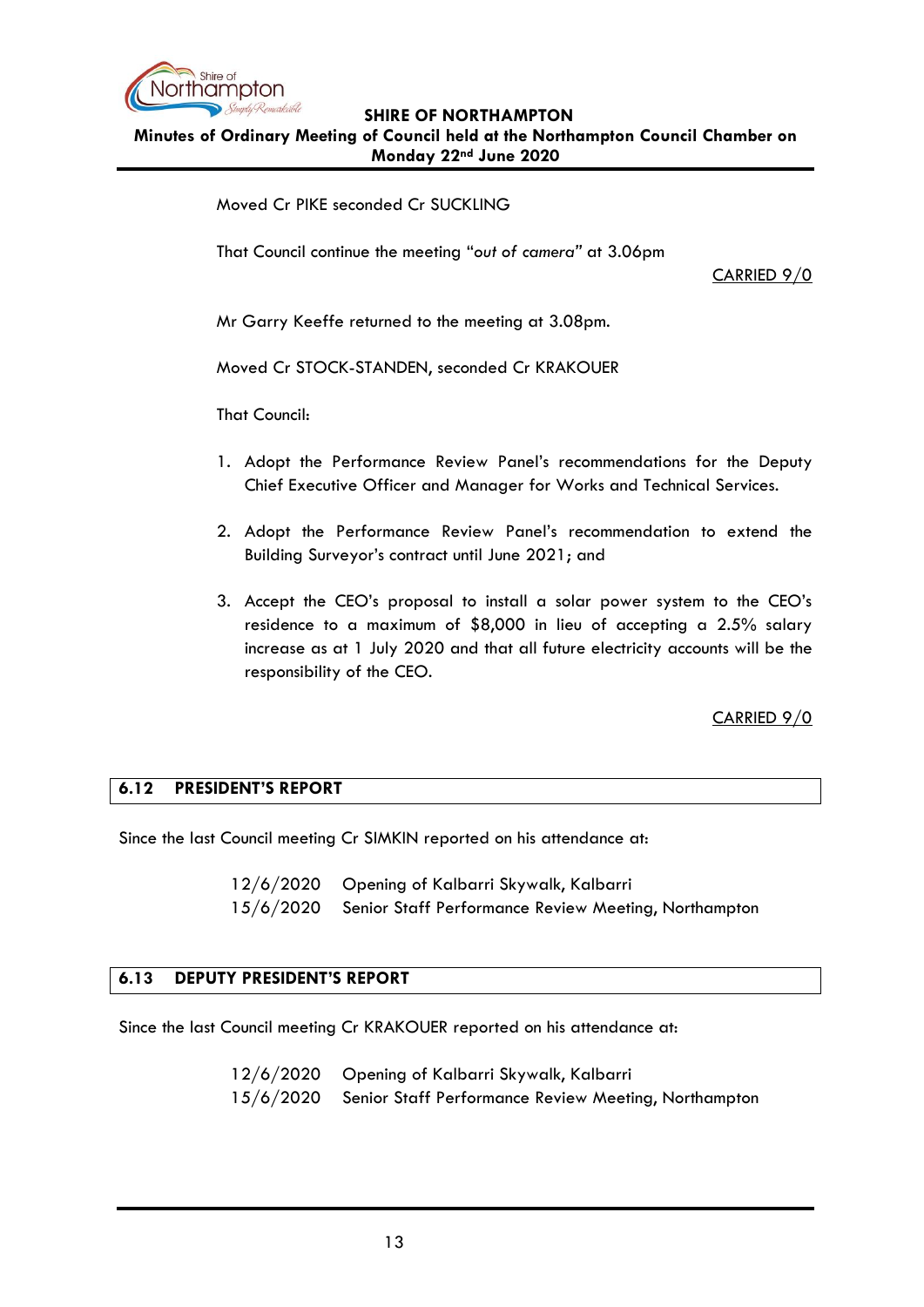

**Minutes of Ordinary Meeting of Council held at the Northampton Council Chamber on Monday 22nd June 2020**

# <span id="page-13-1"></span><span id="page-13-0"></span>**6.14 COUNCILLORS' REPORTS**

# 6.14.1 CR SUDLOW

Since the last Council meeting Cr SUDLOW reported on her attendance at:

3/6/2020 Electronic meeting organised by Ms Kirrilee Warr, Deputy Shire President, Shire of Chapman Valley relating to electricity reliability concerns in the rural areas

# <span id="page-13-2"></span>6.14.2 CR PIKE

Since the last Council meeting Cr PIKE reported on his attendance at:

| 5/6/2020 | A meeting with Vince Catania MLA and Shane Love MLA, |
|----------|------------------------------------------------------|
|          | in Kalbarri to discuss health services               |
|          | 12/6/2020 Opening of Kalbarri Skywalk, Kalbarri      |

# <span id="page-13-3"></span>6.14.3 CR STEWART

Since the last Council meeting Cr STEWART reported on his attendance at:

| 12/6/2020 Opening of Kalbarri Skywalk, Kalbarri                |
|----------------------------------------------------------------|
| 15/6/2020 Senior Staff Performance Review Meeting, Northampton |

#### <span id="page-13-4"></span>6.14.4 CR HAY

Since the last Council meeting Cr HAY reported on his attendance at:

- 26/5/2020 Meeting involving WA Fishing Industry Council and professional fishing representatives to discuss concerns with the silting of the Port Gregory Jetty
- 12/6/2020 Opening of Kalbarri Skywalk, Kalbarri